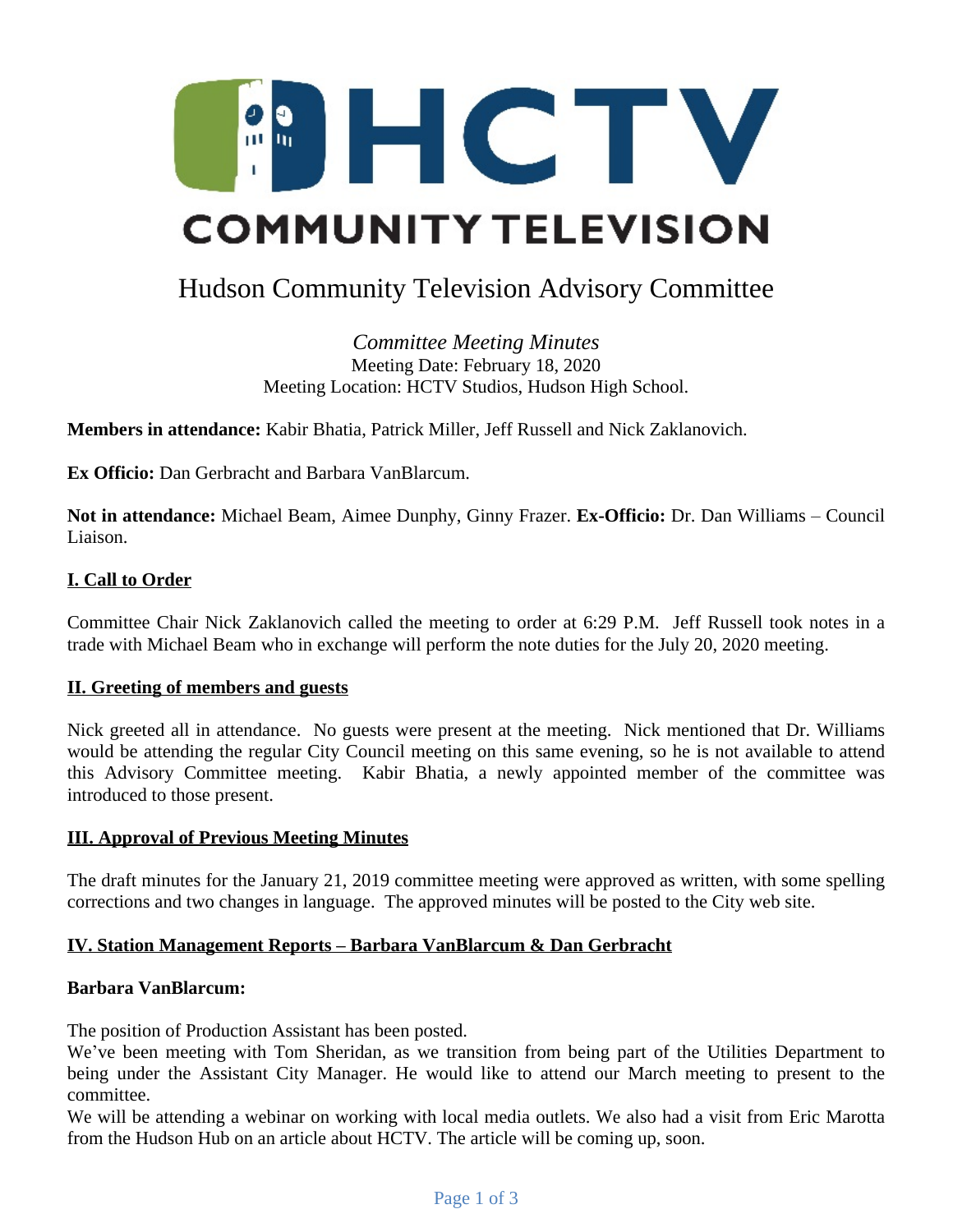We are having visits from representatives of schools in the 6<sup>th</sup> District Compact. We will be recording the Friends of Hudson Parks program.

# **Public Access Update:**

- Two more North of 60 programs recorded.
- $\bullet$  Yeji Around Town has produced her  $5<sup>th</sup>$  program about Ohio Organic Store
- Dr. Andrew Kender, DC, recorded some footage for a possible program on Chiropractics. He also talked with Mr. Ondash's class about possible logo designs for the program.
- KBTime produced a new program on Chapel Hill plus a tour of the new Middle School.
- NZAM Productions produced a program on the opening of the new Ada Cooper Miller Natatorium.
- Hudson Rotary Club (4)
- First Congregational Church (8)
- Gloria Dei Lutheran (4)
- Forum  $360(4)$
- HCTV produced a Hudson Community first career panel at WRA, an Evening of Jazz with the HHS Jazz Bands, the State of the City presentation by Jane Howington, State of the Chamber address, HHA: Summit County Historical Society, and basketball games. More basketball to come.

## **Dan Gerbracht:**

We've ordered equipment:

- iPad
- 2 MacBook Pro laptops
- Camera Calibration Equipment
- Keyboard Overlays for Premier Pro

We still have used equipment for sale on gov.deals, including one of our public access cameras for \$500, some audio gear, our old blue equipment racks. We have wireless microphones for sale, and one of our other old public access cameras.

We've produced two Hudson Headlines programs – one on snow plowing and one on economic development. We're working on another on capital projects within the city.

We are recording all the Charter Review Committee meetings at town hall.

We are recording a series of departmental overviews to provide information to residents about what each department does. They are available on Hudson social media platforms.

The City was recently named in the Top 7 Innovative Cities. The application included nice description of HCTV.

Our new equipment check-out system is up and running. All our equipment has QR codes, now, so we can check them in and out. We're using it internally and expect a full roll-out March 1st.

Nick asked about updates of the ongoing discussions with the 6<sup>th</sup> District Compact people. Dan said that there was really nothing new to share. The city will get involved going forward.